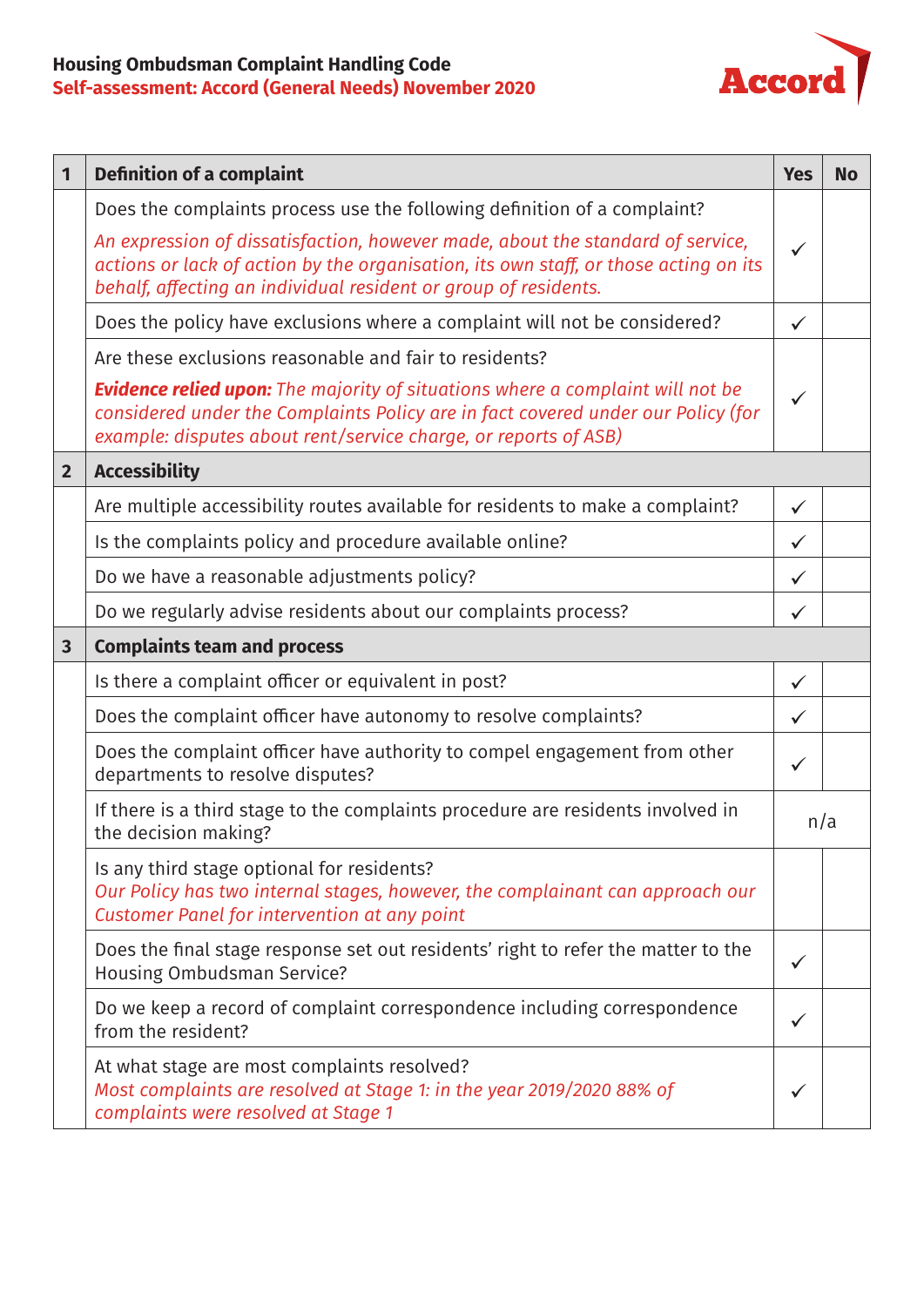## **Housing Ombudsman Complaint Handling Code Self-assessment: Accord (General Needs) November 2020**



| 4 | <b>Communication</b>                                                                                                                                                                                                 | <b>Yes</b>   | <b>No</b> |
|---|----------------------------------------------------------------------------------------------------------------------------------------------------------------------------------------------------------------------|--------------|-----------|
|   | Are residents kept informed and updated during the complaints process?                                                                                                                                               | $\checkmark$ |           |
|   | Are residents informed of the landlord's position and given a chance to respond<br>and challenge any area of dispute before the final decision?                                                                      | $\checkmark$ |           |
|   | Are all complaints acknowledged and logged within five days?<br>Our Policy stipulates that we acknowledge complaints within two working days                                                                         | $\checkmark$ |           |
|   | Are residents advised of how to escalate at the end of each stage? This is<br>included in the Resolution Letter                                                                                                      | $\checkmark$ |           |
|   | What proportion of complaints are resolved at stage one?<br>In the year 2019/2020 88% of complaints were resolved at Stage 1                                                                                         |              |           |
|   | What proportion of complaints are resolved at stage two? In the year 2019/2020,<br>a further 7% of complaints were resolved at Stage 2, bringing the overall total to<br>95% resolved within the two internal stages |              |           |
|   | What proportion of complaint responses are sent within Code timescales?<br>(for Q2 of the current year)                                                                                                              |              |           |
|   | Stage one 90%<br>Stage one (with extension) 98%<br>Stage two 95%<br>Stage two (with extension) 100%                                                                                                                  |              |           |
|   | Where timescales have been extended did we have good reason?                                                                                                                                                         | $\checkmark$ |           |
|   | Where timescales have been extended did we keep the resident informed?                                                                                                                                               | $\checkmark$ |           |
|   | What proportion of complaints do we resolve to residents' satisfaction?<br>95% of complaints in 2019/2020 were resolved within Stage 1 and Stage 2 with<br>no further escalation                                     |              |           |
| 5 | <b>Cooperation with Housing Ombudsman Service</b>                                                                                                                                                                    |              |           |
|   | Were all requests for evidence responded to within 15 days?                                                                                                                                                          | $\checkmark$ |           |
|   | Where the timescale was extended did we keep the Ombudsman informed?                                                                                                                                                 | n/a          |           |
| 6 | <b>Fairness in complaint handling</b>                                                                                                                                                                                |              |           |
|   | Are residents able to complain via a representative throughout?                                                                                                                                                      | $\checkmark$ |           |
|   | If advice was given, was this accurate and easy to understand?                                                                                                                                                       | $\checkmark$ |           |
|   | How many cases did we refuse to escalate?<br>No cases in the last quarter (Q2 of the current year)                                                                                                                   | n/a          |           |
|   | What was the reason for the refusal?                                                                                                                                                                                 |              |           |
|   | Did we explain our decision to the resident?                                                                                                                                                                         | n/a          |           |